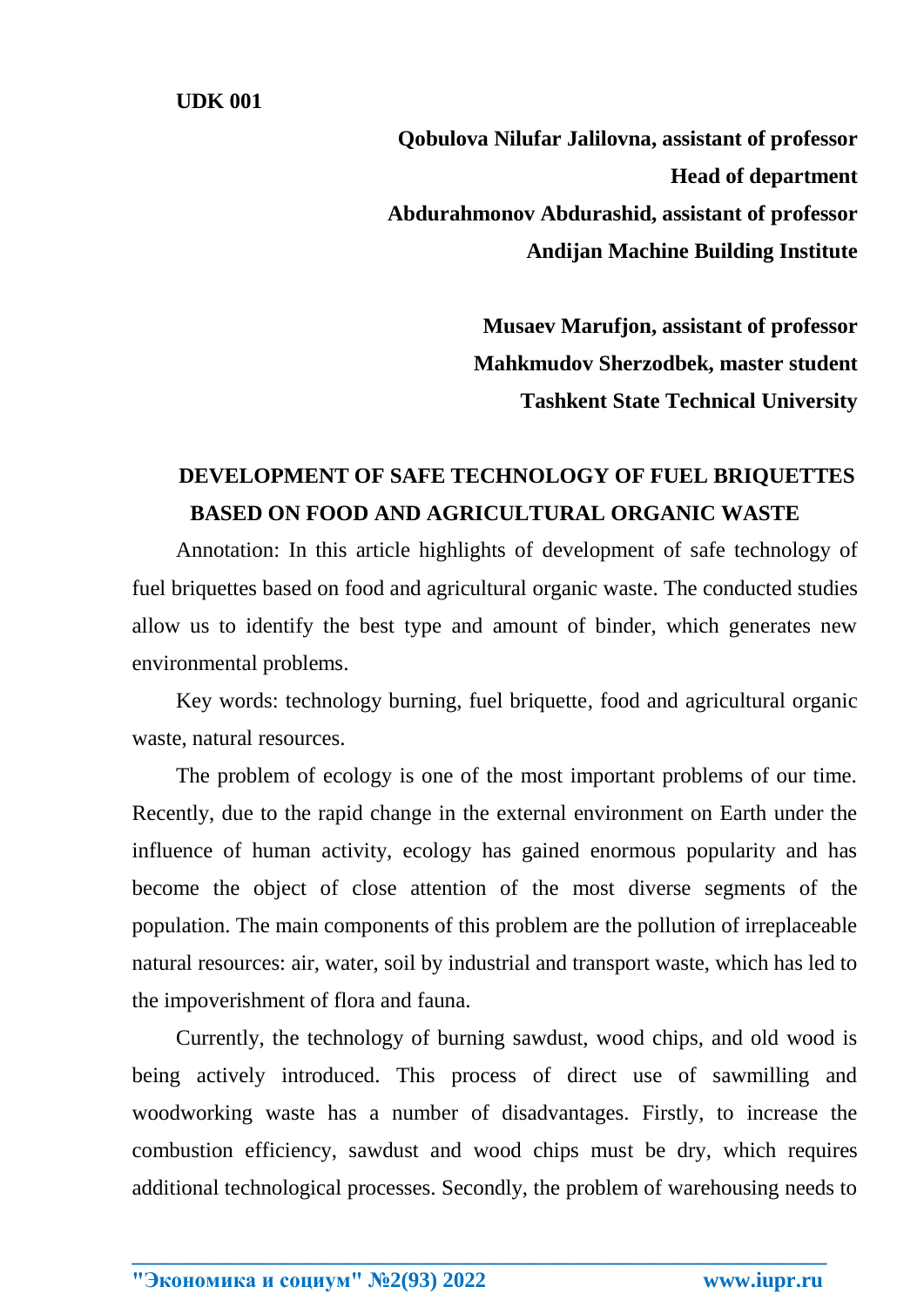be solved. In addition to the need for large storage areas, fresh sawdust and wood chips are prone to spontaneous ignition. Thirdly, small-fraction wood waste, due to their low bulk density, is unprofitable to transport over a distance. Some alternative to the direct use of wood waste in the form of fuel is the manufacture and use of briquettes. At the same time, the problems of increasing the calorific value of the fuel material and reducing the necessary storage space are solved. During storage, fuel briquettes do not self-ignite. The efficiency of boiler houses increases. The disadvantages of this type of fuel include the complexity of automating the process of loading briquettes into the furnace device.

Fuel briquettes and pellets from wood waste solve these problems.

It should be immediately clear that in our case we are talking not only about sawdust - woodworking waste, but also about all other numerous types of cellulose-containing raw materials, waste from crop production and processing industry.

In general, the task of producing efficient and environmentally friendly fuel from renewable and unused waste is very noble and grateful, solving the problems of recycling practically useless and often harmful waste, gives consumers an additional source of efficient fuel, is the subject of profitable business of manufacturers, giving them an additional good source of profit. Disposal of sawdust and woodworking waste and their briquetting is a delicate technological process that can turn your woodworking production into an environmentally friendly, waste-free, highly profitable business. Due to the growing needs of the population for energy resources and the reduction of natural resources, the use of new, alternative energy sources should provide your needs with greater efficiency and greater returns. For more than a decade, sawdust fuel briquettes have been a popular and more economical fuel and are used in many countries around the world.

Wood briquettes do not include any harmful substances, including adhesives. Specially pressed under high pressure and at high temperature, briquettes have the shape of a cylinder. Fuel briquettes are widely used and can be used for all types of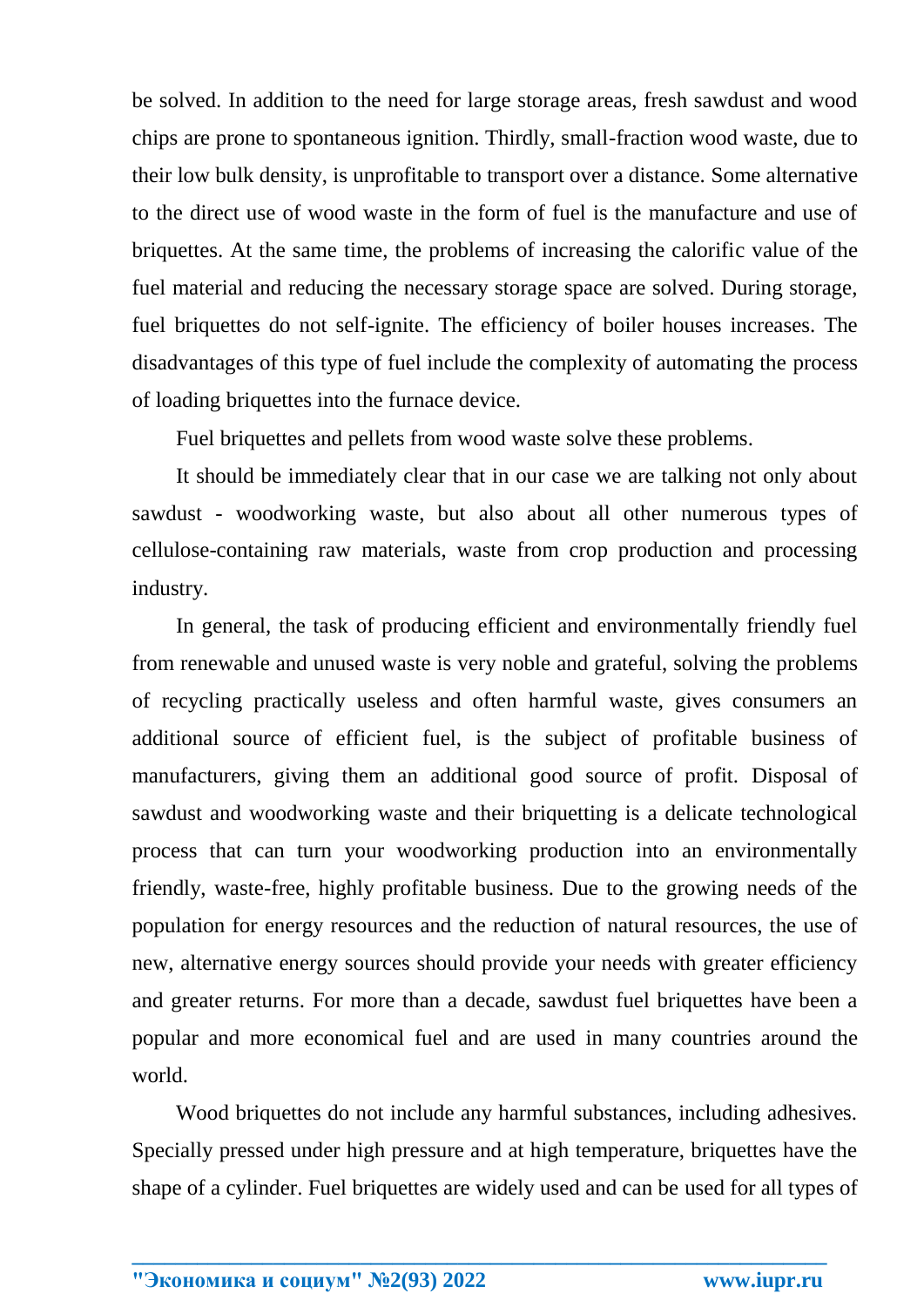furnaces, central heating boilers, wood boilers, etc., they burn perfectly in fireplaces, stoves, grills, etc.

Briquetting of waste, utilization of sawdust of woodworking industries allows you to get an excellent source of energy without environmental pollution.

Fuel briquettes are pressed products made from dried wood residues, such as sawdust, shavings, wood chips, grinding dust, etc.

Fuel briquettes are an environmentally friendly product, since no additives are used in their production. This type of fuel has unique properties:

\* High duration of gorenje (30 minutes) and smoldering (100 minutes) This means that compared to conventional firewood, laying in the oven can be done less than three times. Briquettes burn with a minimum amount of smoke, do not shoot, do not spark. After combustion, the briquettes turn into coal, like ordinary firewood and, in the future, it is possible to cook shish kebabs or a grill on them.

The calorific value of briquettes is greater than that of conventional firewood and is almost equal to the calorific value of coal.

When cooking kebabs or grilling, when fat gets on the coals of briquettes, they do not ignite, but continue to smolder or burn with a steady low flame.

The technology of production of wood fuel briquettes is based on the process of pressing finely ground wood waste (sawdust) under high pressure when heated, the binding element is legnin, which is contained in plant cells.

They are used as fuel: in houses, fireplaces, stoves, saunas, dachas and in other places where there are installations running on solid fuel.

Briquetting is a process during which the material is pressed under high pressure. When pressing under high pressure, the temperature of the material increases and the release of resinous binding substances occurs, due to which the material is glued and the further formation of the briquette is carried out. The minimum moisture content of the pressed material is 6%. The optimal moisture content of the briquetting material varies depending on the rock and the fraction of the latter, the optimal moisture content is from 6 to 16%.

**\_\_\_\_\_\_\_\_\_\_\_\_\_\_\_\_\_\_\_\_\_\_\_\_\_\_\_\_\_\_\_\_\_\_\_\_\_\_\_\_\_\_\_\_\_\_\_\_\_\_\_\_\_\_\_\_\_\_\_\_\_\_\_\_**

Preparatory stage of production of fuel briquettes: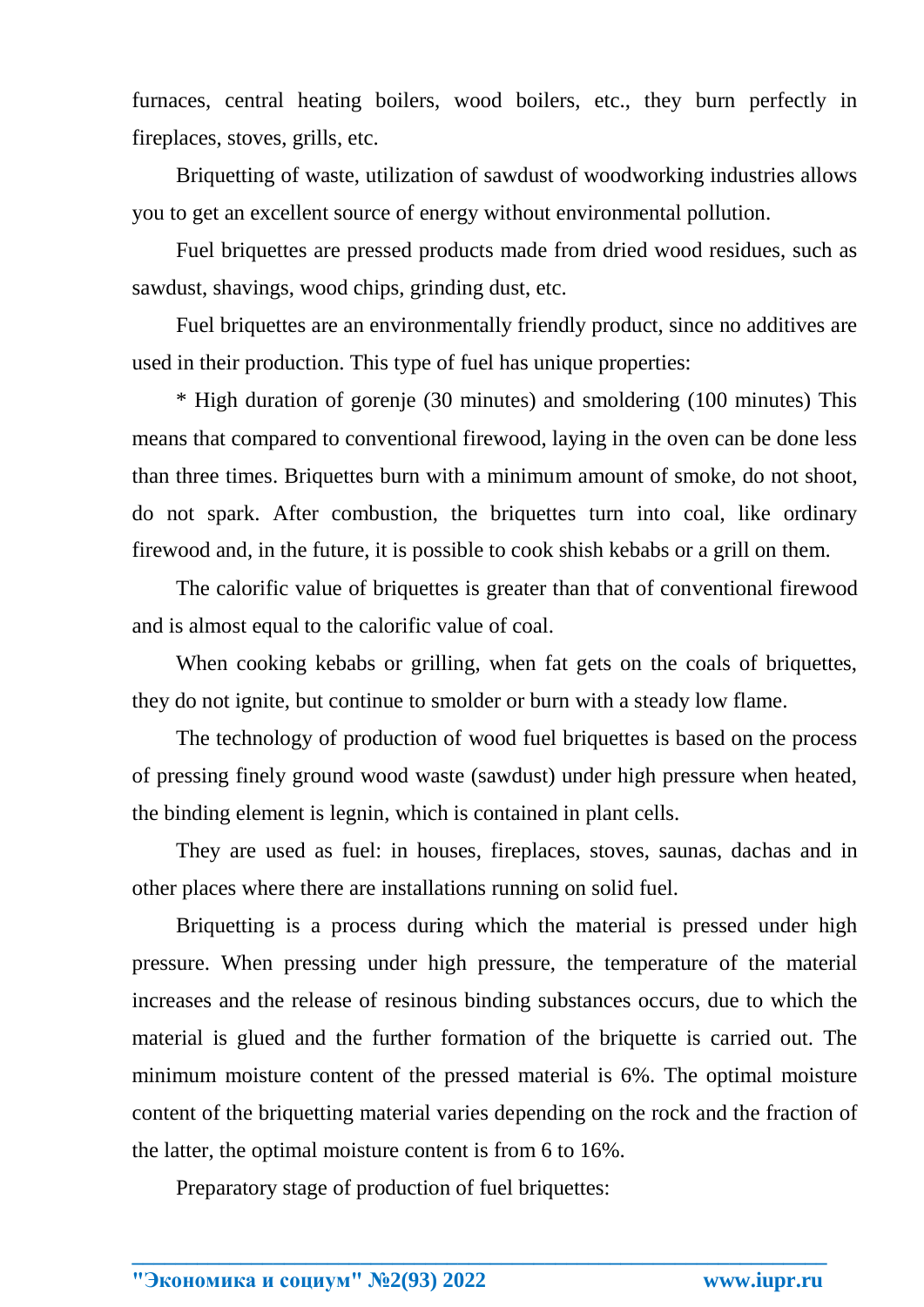Wet sawdust or chips stored under a canopy are loaded into the hopper of the scraper conveyor 1 and fed to the indirect heating heat generator 2. Sawdust is used as fuel. An air duct 3 is connected to the heat generator, through which the heated air enters the dryer. From the same warehouse, raw materials are loaded into the hopper of a scraper conveyor 4 with a frequency controller and fed to a disk separator 5 for primary sorting. Large pieces are separated from the total mass and removed into a container 6.

If you have large waste, then you need to include a chopping machine 20 in the line, which processes the hump, veneer, large pieces into technological chips.

Drying of briquettes. The cleaned sawdust is fed into the receiving hopper 7 of the drum dryer 8, picked up by heated air coming through the duct 3. A mixture of air and sawdust enters the dryer 8, where intensive drying takes place.

Crushing of briquettes. Through the material pipeline, the dried sawdust enters the cyclone 9, from where it is discharged into the crusher 12, where it is further crushed. The exhaust air is released into the atmosphere by the fan 10.

Pressing briquettes. The material pipeline of the pneumatic transport 13 feeds the crushed raw materials into the container 15. There is an agitator inside the container that prevents the material from caking. Then the material is output to the press 16, where briquettes are formed.

Cooling of briquettes. Briquettes coming out of the press have a high temperature and are fragile. In order to give them the desired hardness, humidity and temperature, cooling is necessary. From the press, the briquettes fall into the cooler 17, where they are cooled and cleaned of small particles. An aspiration cyclone 18 is installed at the outlet of the cooler. It catches dust and fine particles.

Disposal of sawdust and woodworking waste and their briquetting is a delicate technological process that can turn your woodworking production into an environmentally friendly, waste-free, highly profitable business. In addition to the pleasure of the profit you will be warmed by the thought that you are helping to keep our planet clean.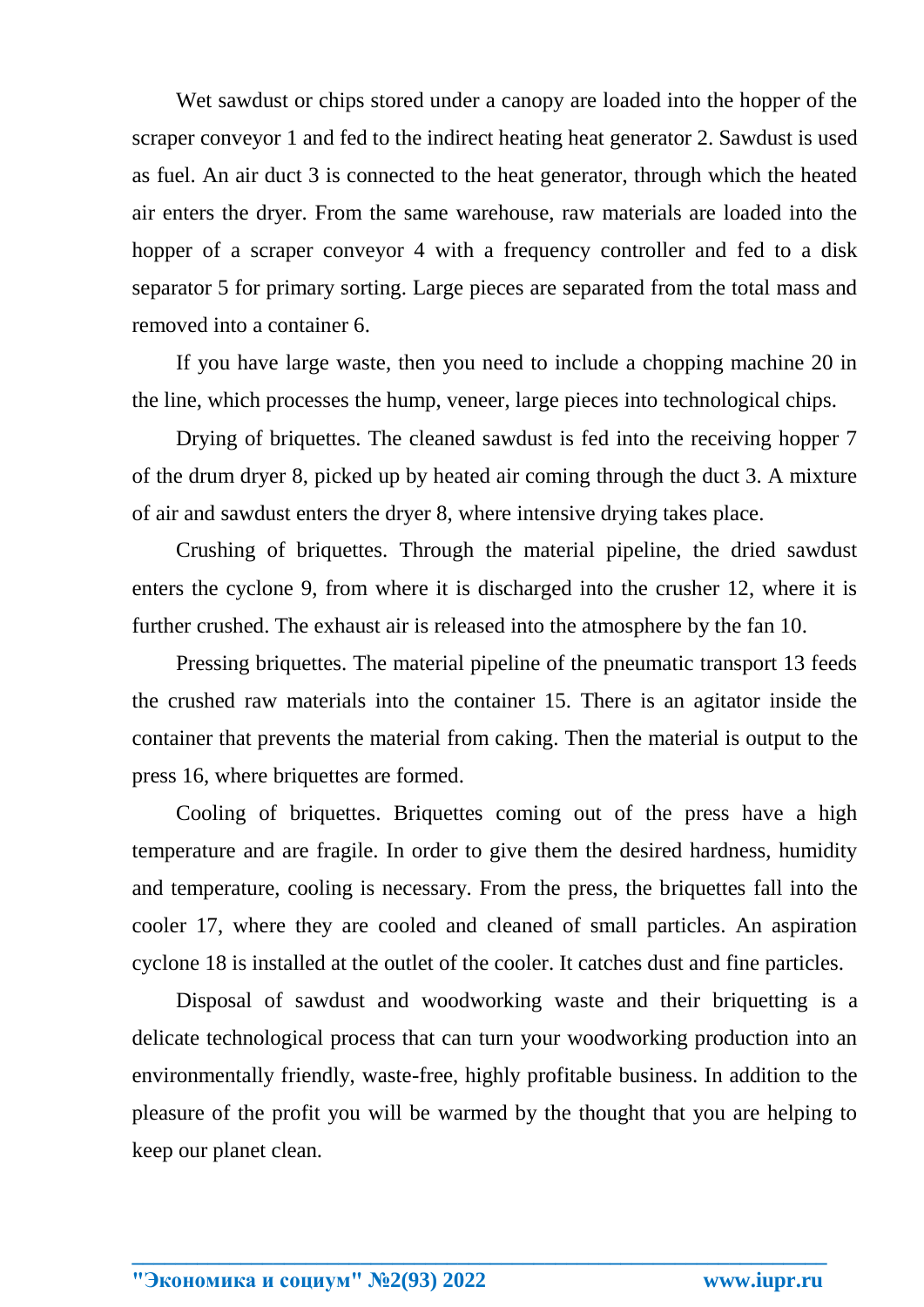Briquetting is a process during which the material is pressed under high pressure. When pressed under high pressure, the temperature of the material rises, and resinous binding substances are released, due to which the material is glued together and the further formation of the briquette is carried out. The minimum moisture content of the pressed material is 6%. The optimal moisture content of the briquetting material varies depending on the breed and fraction of the latter, but guided by experience, we can recommend a moisture content from 6% to 16%.

Thus, the equipment for waste disposal using braces allows:

- Purchase an excellent source of energy;

- Save space when storing waste and transporting it;
- Keep the environment clean;
- Make a profit from the sale of briquettes.

In general, the technological process of production of fuel briquettes (pellets) includes the following stages: grinding of raw materials to obtain the required fractionality, drying of crushed raw materials, granulation, cooling of granules.

## References:

1. Ståhl, M. Improving Wood Fuel Pellets for Household Use — Perspectives on Quality, Efficiency and Environment. Doctoral Thesis / M. Ståhl. — Karlstad : Karlstads universitet, 2008. — 89 p. — ISSN 1403-8099

2. Byoung, J. A. Effect of binders on the durability of wood pellets fabricated from Larix kaemferi C. and Liriodendron / J. A. Byoung, C. Hee-sun, M. L. Soo [et. al.] // Renewable Energy.  $-2014.$  - No. 62. - P. 18-23.

3. Muminjon N., Dilshodjonugli N. S. Improvement of transformer protection elements //ACADEMICIA: An International Multidisciplinary Research Journal. – 2020. – Т. 10. – №. 6. – С. 394-398.

4. Sotannde, O. A. Physical and combustion properties of briquettes from sawdust of Azadirachta indica / O. A. Sotannde, A. O. Oluyege, G. B. Abah // Journal of Forestry research. — 2010. — Nо. 21 (1). — P. 63—67.